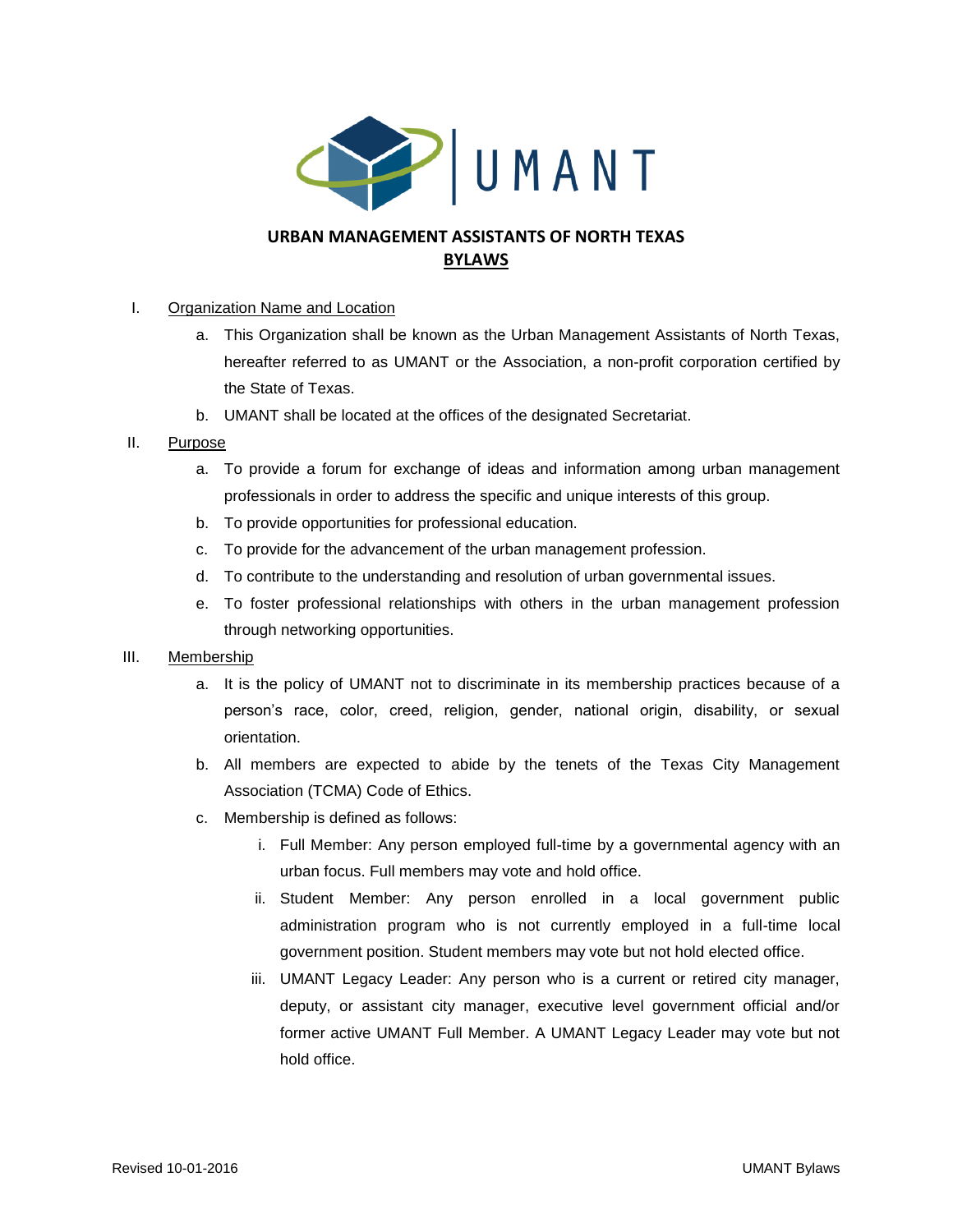- iv. Associate Member: Any person who is employed by a private-for-profit organization that provides service to local governments or is interested in the advancement of urban management who is not qualified for any other membership category. Associate members may vote but not hold office.
- v. Life Member: Any person who is unanimously approved by the Executive Committee to become a Life Member of UMANT because of distinguished service in/to the field of public administration. They shall pay no dues, hold no office, and no person who is eligible for Full, Corporate, or Student membership in UMANT may be chosen as a Life Member at the same time. Life members have voting privileges. To qualify for Life Membership, the following conditions must be met:
	- 1. Retirement: Must have retired from active service in the occupational field through which he/she was qualified for UMANT membership. This is interpreted to mean that the person has completed his/her last service as a Full, Corporate, or Student Member; he/she has stopped normal gainful employment or has turned to another field with no reasonable expectation of serving again as a Full, Corporate, or Student Member. Any Life Member who becomes eligible for any other membership category through new employment will postpone the Life Membership until he/she again meets all Life Membership criteria.
	- 2. Membership: Must have been a Full, Corporate, Student Member or Legacy Leader of UMANT for a minimum of ten (10) years, regardless of age at retirement.
- d. Geographic Limitations
	- i. A requirement of full membership in the Association is to be employed in the area corresponding to TCMA Regions 3, 4, and 5.
	- ii. This requirement will be waived if someone otherwise qualified for the full membership category does not have an active assistants' group in their region. Those full members may vote but will not be eligible to hold office like full members in TCMA Regions 3, 4, and 5.
- e. Organizational Affiliations
	- i. Members are encouraged to become affiliated with additional local government, professional development organizations.
	- ii. The UMANT leadership shall take all steps necessary to encourage an ongoing cooperative working relationship with TCMA, International City/County Management Association (ICMA) and other assistant associations in an effort to support their common goals.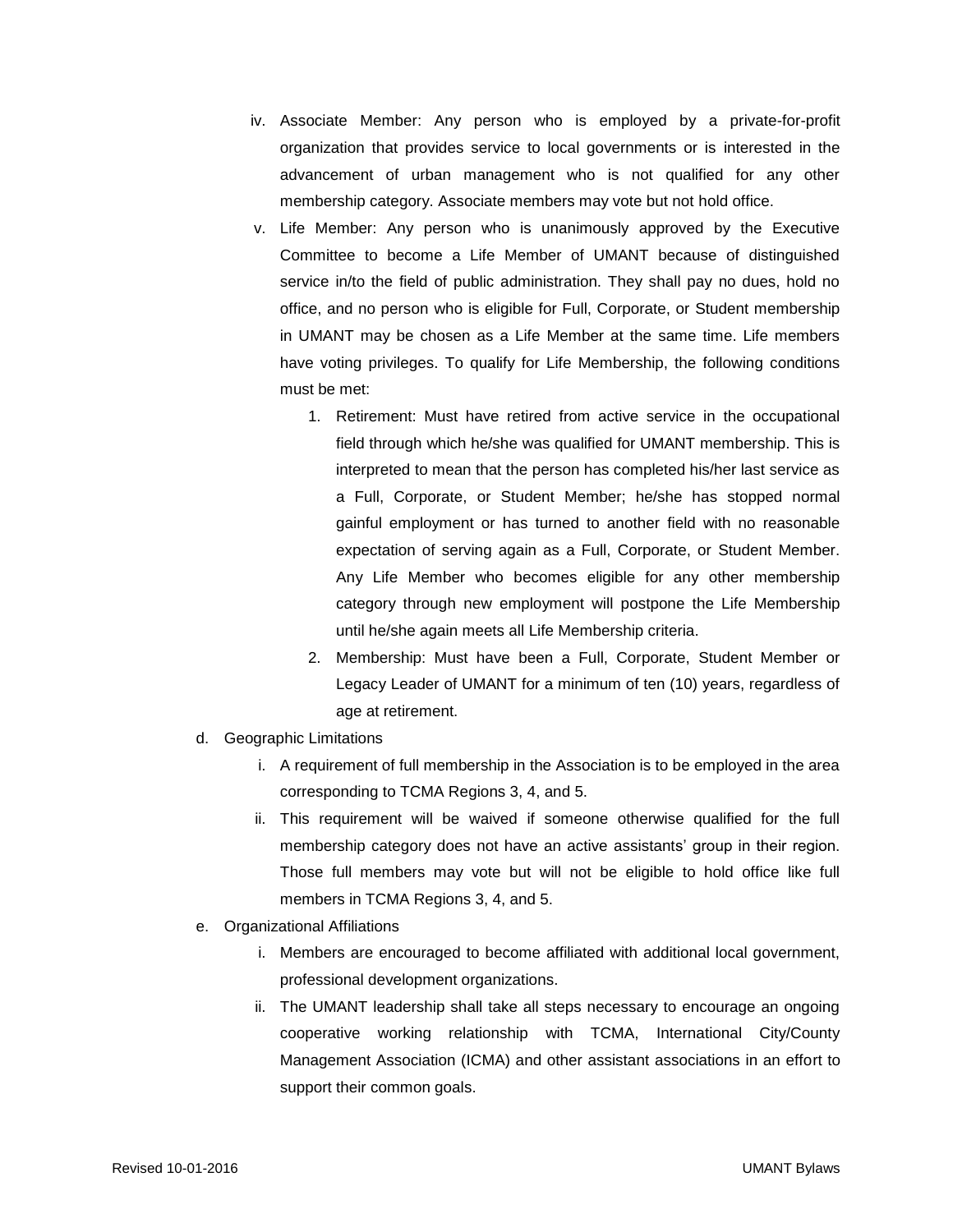- f. Change in Status
	- i. If a member's employment, position, or geographical location changes, their membership category should be revised with the change.
	- ii. A Full Member permanently leaving the geographic area of UMANT shall have the option of terminating membership or becoming a dues paying Associate Member.

## IV. Financial Considerations

- a. The fiscal year shall correspond with the calendar year.
- b. Membership Dues
	- i. Dues shall be paid annually.
	- ii. Future dues changes may be made by a vote of the Executive Committee. Future increases shall not exceed ten percent (10%) per membership category for each year increased.
	- iii. Any proposed dues changes exceeding the limits detailed above must be submitted by mail ballot to the entire membership for approval.

## V. Organizational Structure

- a. Standing Committee
	- i. The President shall have the authority to appoint the Chairperson(s) of all standing committees and any special Task Force for such persons as he/she deems fit, if consistent with the general purposes of the Association. Standing Committee Chairperson(s) and Task Force members must be from the membership.
- b. Offices, Terms, and Duties
	- i. President
		- 1. The President shall have been a Full Member of UMANT for a period of at least one (1) year and shall retain full membership status for the entire term of office. If the President's membership status changes for more than sixty (60) days during term of office, the President shall notify the Executive Committee officers about a membership status change as soon as possible. If the President cannot retain full membership status after sixty (60) days, then the President may petition the Executive Committee to complete the term, notice of which will be on the UMANT website. If approved, the President shall complete the term of office, notice of which will be placed on the UMANT website. The President shall serve for a one-year (1) term and may not be elected to more than one (1) full term.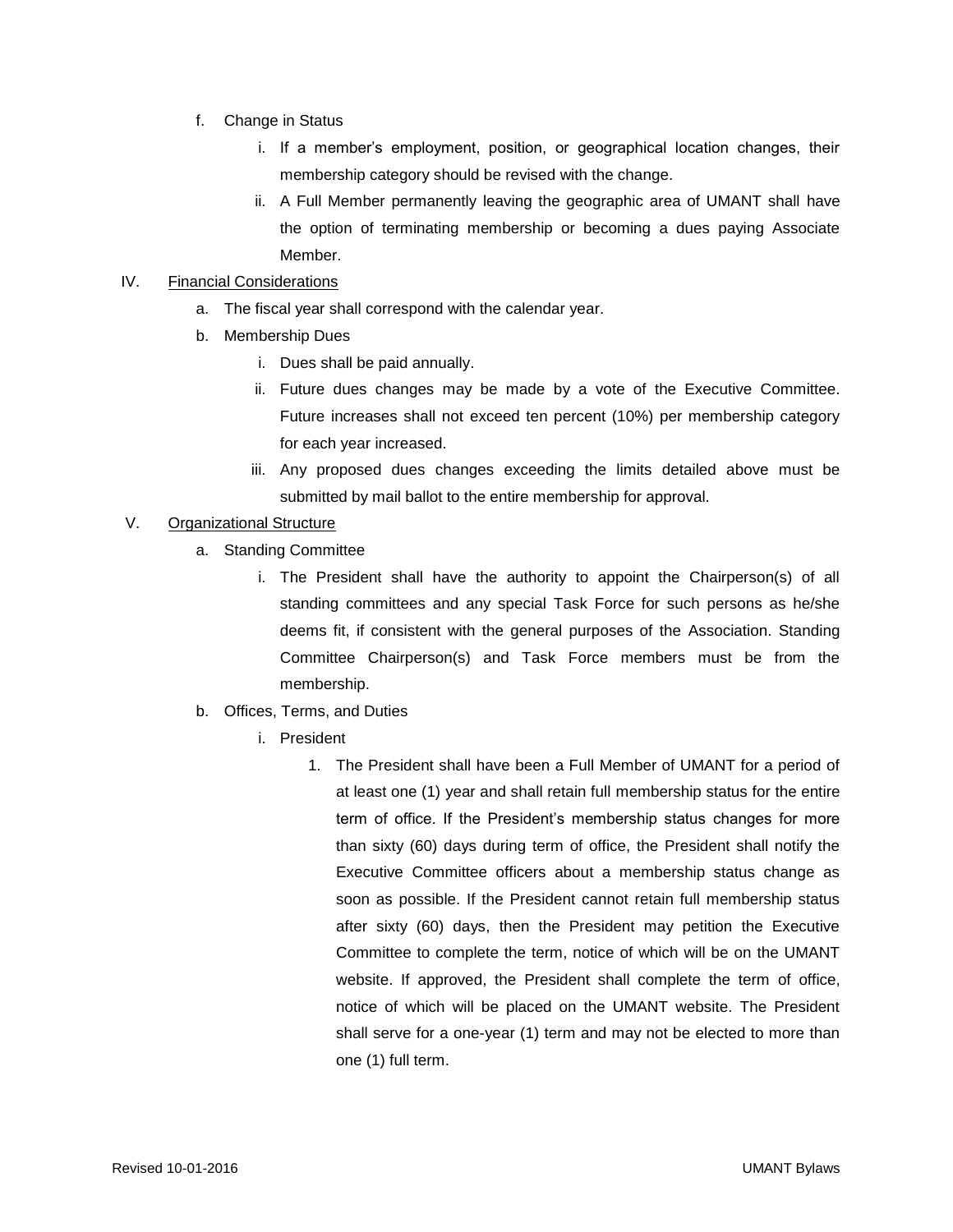- 2. The duties of the President shall include presiding at each meeting; coordinating the activities or the Association, its Standing Committees and Task Forces; and representing the Association in its various activities.
- 3. The President shall serve as an Ex-Officio member of all Standing Committees and Task Forces and serve as Chairperson of the Association's Executive Committee.
- 4. The President shall be responsible for the preparation and presentation of a one-year (1) plan of activities for the Association and shall submit such plan to the Executive Committee for their review and approval. In addition, the President shall communicate the one-year (1) plan and the approved budget to the membership.
- 5. The current President shall be responsible for the election of new UMANT officers, unless the President is serving less than a full term and is running for elected office. In this case, a Past-President chosen by the Executive Committee shall be responsible for running the election.
- 6. The President shall encourage the membership to develop and maintain professional and management organization affiliations and facilitate the cooperation between all organizations.
- ii. Vice President
	- 1. The Vice President shall be qualified and elected in the same manner and term as the President.
	- 2. The Vice President shall serve as Acting President whenever required by the temporary absence of the President.
	- 3. The primary duties of the Vice President shall be maintaining the orderly structure and monthly update of the UMANT website and assisting the President in developing other special programs to further the purposes of the organization.
	- 4. The Vice President will be responsible for publishing the annual budget document to the UMANT website within 30 days of its adoption.
- iii. Treasurer
	- 1. The Treasurer shall be qualified and elected in the same manner and term as the President and Vice President.
	- 2. The primary responsibilities of the Treasurer shall be to monitor Association's financial transactions and coordinate the creation and submission of the annual budget to the President for presentation to the Executive Committee.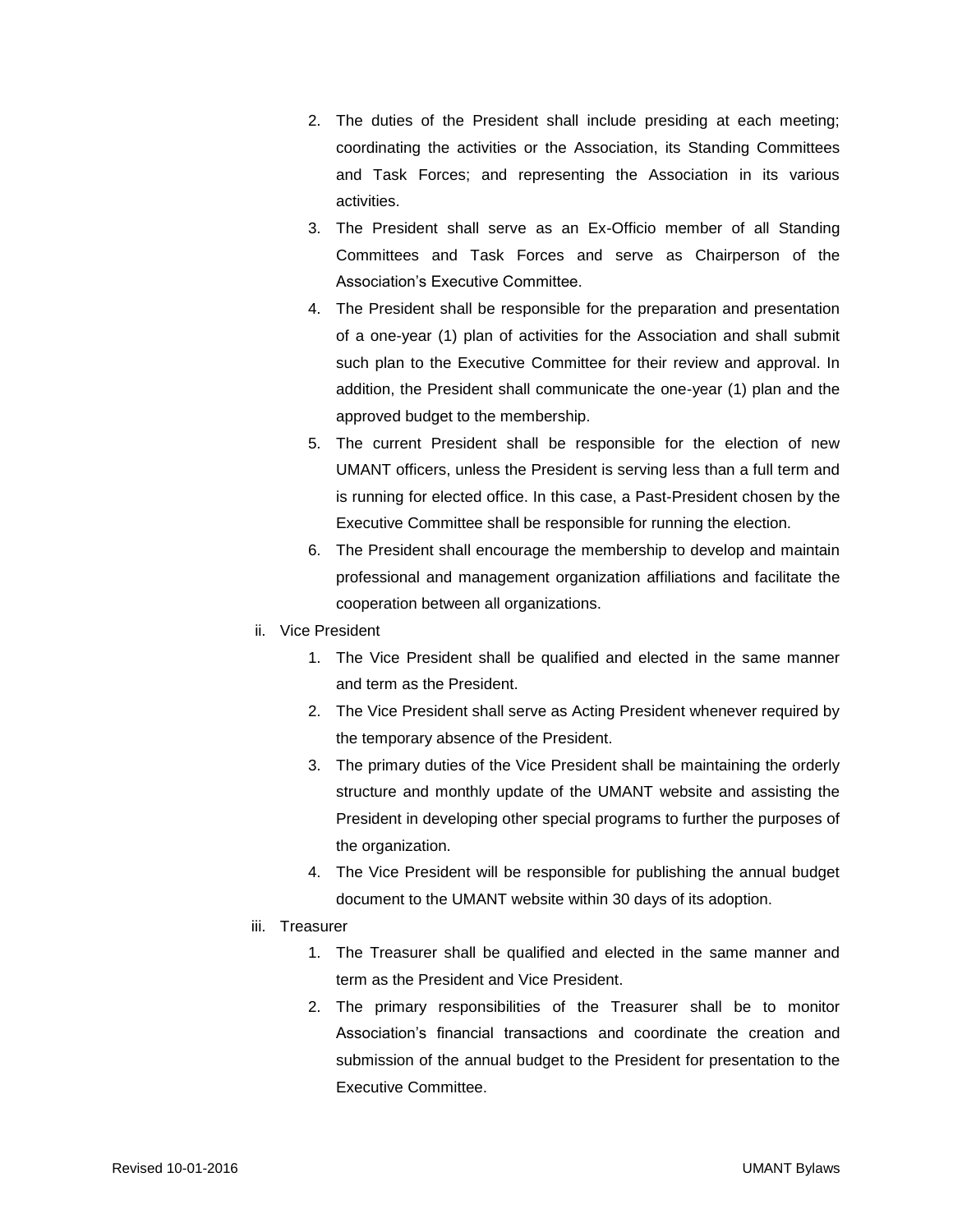- 3. The Treasurer shall be responsible for ensuring all required tax reports are filed in an accurate and timely manner.
- 4. The Treasurer shall be responsible for submitting monthly status reports of expenses-to-date to the Executive Committee and maintaining the Association's financial records for the preceding five (5) years.
- iv. Secretary
	- 1. The Secretary shall be qualified and elected in the same manner and term as the President, Vice President, and Treasurer.
	- 2. The Secretary shall maintain the Association's records, and take minutes of all Executive Committee meetings and special meetings.
	- 3. The Secretary shall be responsible for maintaining and keeping records of all official correspondence.
	- 4. The Secretary shall serve as Historian, keeping a photo record of the year's events. The Secretary may appoint a current UMANT member to assist with these duties.
	- 5. The Secretary shall serve as the Parliamentarian at all Executive Committee and special meetings.
	- 6. The Secretary shall serve as the records manager for the Association and shall coordinate this function with the Secretariat.
- v. Secretariat
	- 1. The Executive Committee has an annual option to enter into an agreement for Secretariat services. These services will serve as support services to the Association.
- c. Executive Committee
	- i. General Responsibilities
		- 1. The Executive Committee shall be composed of the President, Vice President, Treasurer, Secretary, and Chairpersons of each Standing Committee. The Executive Committee shall be responsible for the coordination of the activities, the review of programs and proposals of potential interest to the membership of the Association, and the formulation of a recommended plan of activities for the fiscal year. The Executive Committee shall also serve as the Board of Directors of the Urban Management Assistants of North Texas, Inc., a non-profit corporation certified by the State of Texas.
		- 2. The UMANT Immediate Past-President may serve at his/her discretion as a non-voting Ex-Officio member of the Executive Committee. Such participation shall not factor into tabulation of a meeting quorum.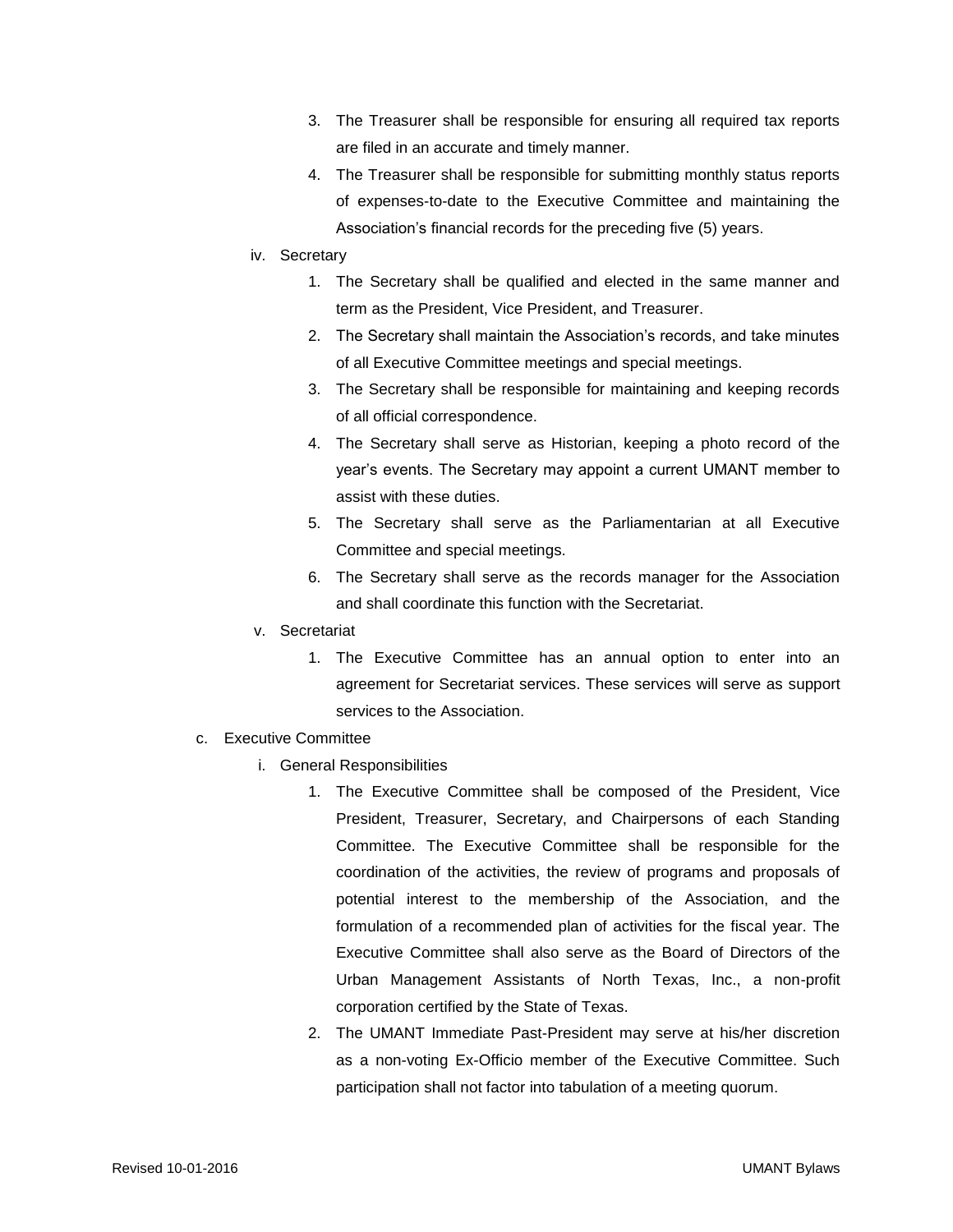- ii. Objective
	- 1. Each Chairperson is responsible for formulating a reasonable budget for their Committee and submitted such budget to the Treasurer for inclusion in the annual budget submission. Following the Executive Committee's approval of the annual budget, each Chairperson will account for expenses incurred. Expenditures above and beyond identified budgeted amounts must be approved by the Executive Committee.

#### VI. Voting and Election

- a. Voting and Qualifications
	- i. Voting rights are extended to all current members regardless of membership type.
- b. Nomination of Officers
	- i. Nominations from the membership shall be in petition form with the written signatures of three (3) voting members. All valid nominations must be received by the current President on or before August 15th of each year. Only those members will full membership status may be nominated to hold office. All candidates who have submitted valid petitions must appear on the election ballot.
	- ii. Nominating Committee
		- 1. The Nominating Committee shall convene in the event that one or more of the officer roles do not receive a valid nomination.
		- 2. The Nominating Committee shall be made up of at least three (3) UMANT past officers, selected and chaired by the current President. If the current President has served less than a full term and is running for office, the Immediate Past-President or any Past President if the Immediate Past-President is not available, will select and chair the Nominating Committee.
		- 3. The Nominating Committee may nominate candidates who have not submitted petitions; however, all candidates must meet the membership criteria stated in the Bylaws for the position in which they are being nominated.
- c. Ballots
	- i. Ballots shall list all candidates in alphabetical order without identifying whether a candidate is nominated by the committee or by petition.
- d. Voting Procedures
	- i. The election of officers shall occur annually during the month of September. Nominees must win by a fifty-one (51%) majority of votes cast or a run-off election will be held by a second ballot in October. In the event of a run-off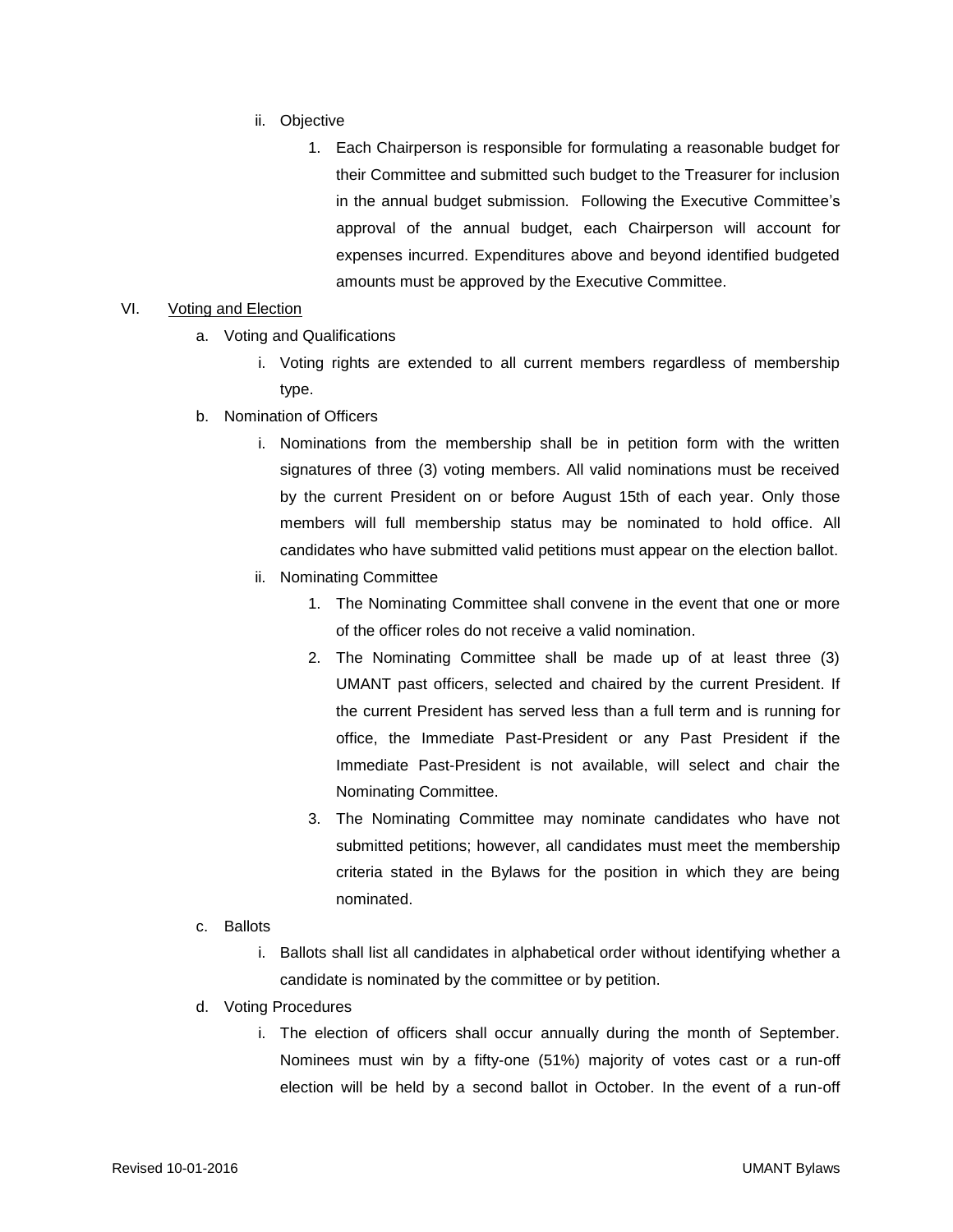election, the two candidates receiving the most votes will appear on the ballot. All ballots are to be distributed to the membership no less than thirty (30) days prior to the date on which mail ballots are due.

- ii. All ballots received will be tabulated by the current President and verified by the current Vice President. Final election results will be announced in the next newsletter and/or the subsequent newsletter should a run-off occur.
- e. Removal from office of President, Vice President, Treasurer, or Secretary must comply with the following procedures:
	- i. Such action must be initiated at a regular meeting of the Association by a motion for removal from a voting member. If a motion receives a second, the originator of the motion or the individual seconding will have thirty (30) days to obtain and submit a recall petition. The petition must contain signatures from at least onethird (1/3) of all voting members registered on the day the motion carried.
	- ii. The petition shall be submitted and addressed to the UMANT Executive Committee at the address of the current Secretary. The envelope should specify Recall Petition Enclosed. Once received, the Executive Committee will be notified by the current Secretary to assemble within five (5) working days to open and canvass the petition.
	- iii. If an officer is removed from office by petition, then the voting and election procedures outlined in Section VI will be in effect.
	- iv. If the office of President is vacated for any reason, the vacated position shall be filled by a special election with nominations accepted from the membership, unless the position is vacated with less than six (6) months left in the term. In this case, the Vice President will fulfill the duties of the President for the remainder of the term of office, thereby creating a vacancy in the office of Vice President. If the positions of Secretary, Treasurer or Vice President are vacated for any reason, the Executive Committee will take nominations for an appointment to fill the vacated position(s). Such appointments will require a vote of confidence by the membership at the next regular UMANT meeting. A good faith effort will be made to notify the membership with as much advance notice as possible that such a vote of confidence will be taken at the next regular UMANT meeting.

#### VII. Meetings

- a. The Executive Committee shall determine the time and place for the Association's meetings.
- b. Meetings shall be governed by the most recently revised edition of Robert's Rules of Order, with the Secretary serving as Parliamentarian. Meetings shall be open to all members.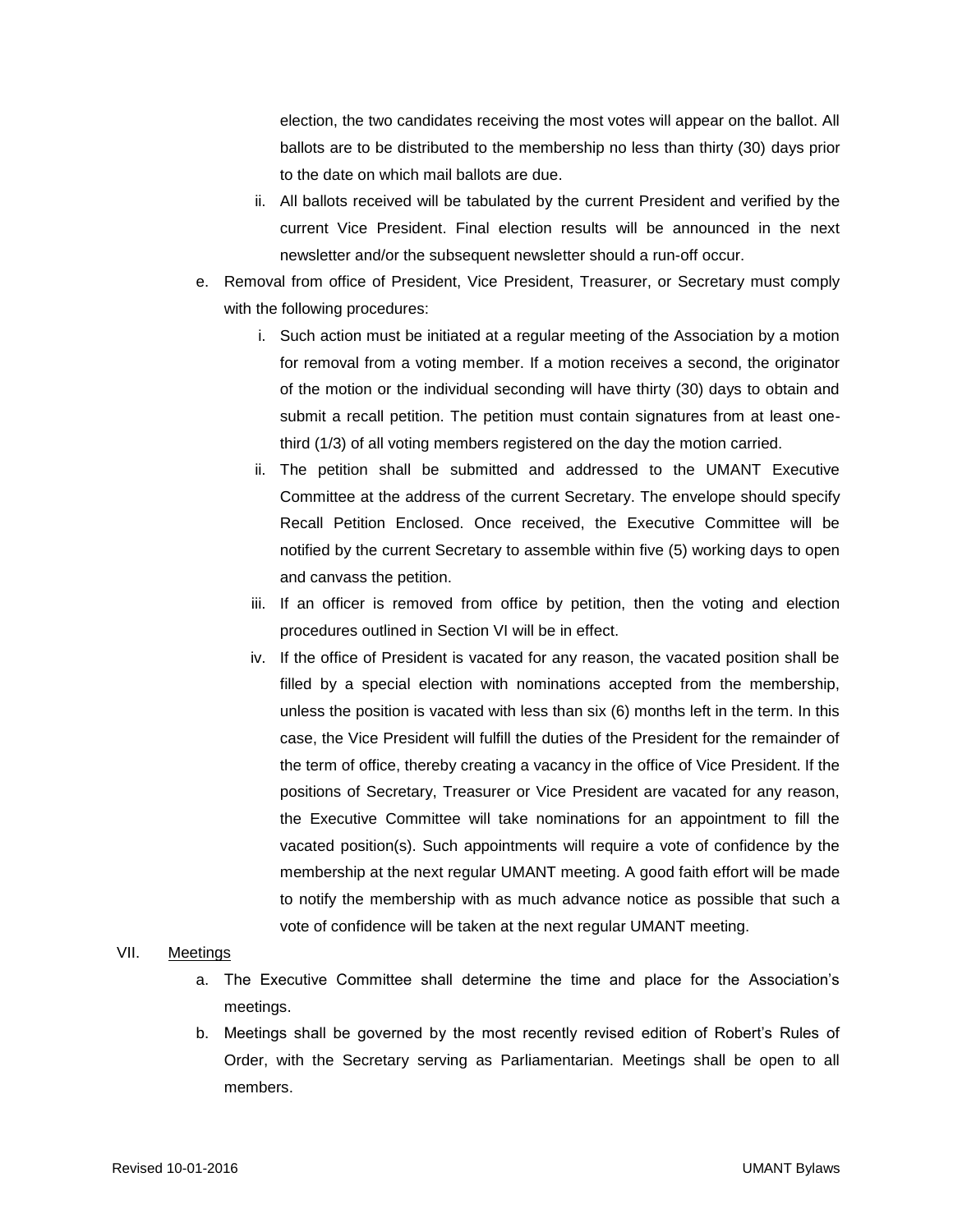- c. Approval of recommendations, resolutions, and procedural motions shall be made by a simple majority of the votes cast by the members in attendance.
- d. A quorum must be present for official business to be conducted as described in Section VII, Item C. A quorum shall be defined as fifty percent (50%) of the voting membership of the Executive Committee plus one.

# VIII. Officer and Chairperson Expenses

- a. Purpose
	- i. Because of the increasing obligations of UMANT officers to represent the Association on various related state and national organizations, officers may request funds from UMANT to finance their attendance. However, every effort should be made to first garner financial support from their employing agency.
	- ii. Officers and chairpersons shall account for all personal expenditures incurred in carrying out the duties of their respective offices. Officers and chairpersons have the option to seek reimbursement from the organization, with Executive Committee approval, in the event that funds have been budgeted and reimbursement was not obtained from other sources.
- b. Definition of Allowable Expenses
	- i. Allowable expenses shall be budgeted for each year and may include, but are not limited to:
		- 1. Travel costs
		- 2. Room and board
		- 3. Meals and tips
		- 4. Registrations
- c. Procedure
	- i. The procedure for determining each officer's and chairperson's allowable expenses shall be as follows:
		- 1. In conjunction with the formulation of each budget, each officer or chairperson shall prepare a statement of anticipated costs for the year.
		- 2. The Executive Committee reviews each request. The Treasurer shall prepare an estimated UMANT budget for the Executive Committee's use at this time.
		- 3. The Treasurer shall record all approved requests. It is the officer's responsibility to provide an expense report to the Treasurer as timely as possible, before thirty (30) days of each trip.
		- 4. Any additional, unappropriated expense requests shall be brought before the Executive Committee for their approval or denial prior to the time of the trip.